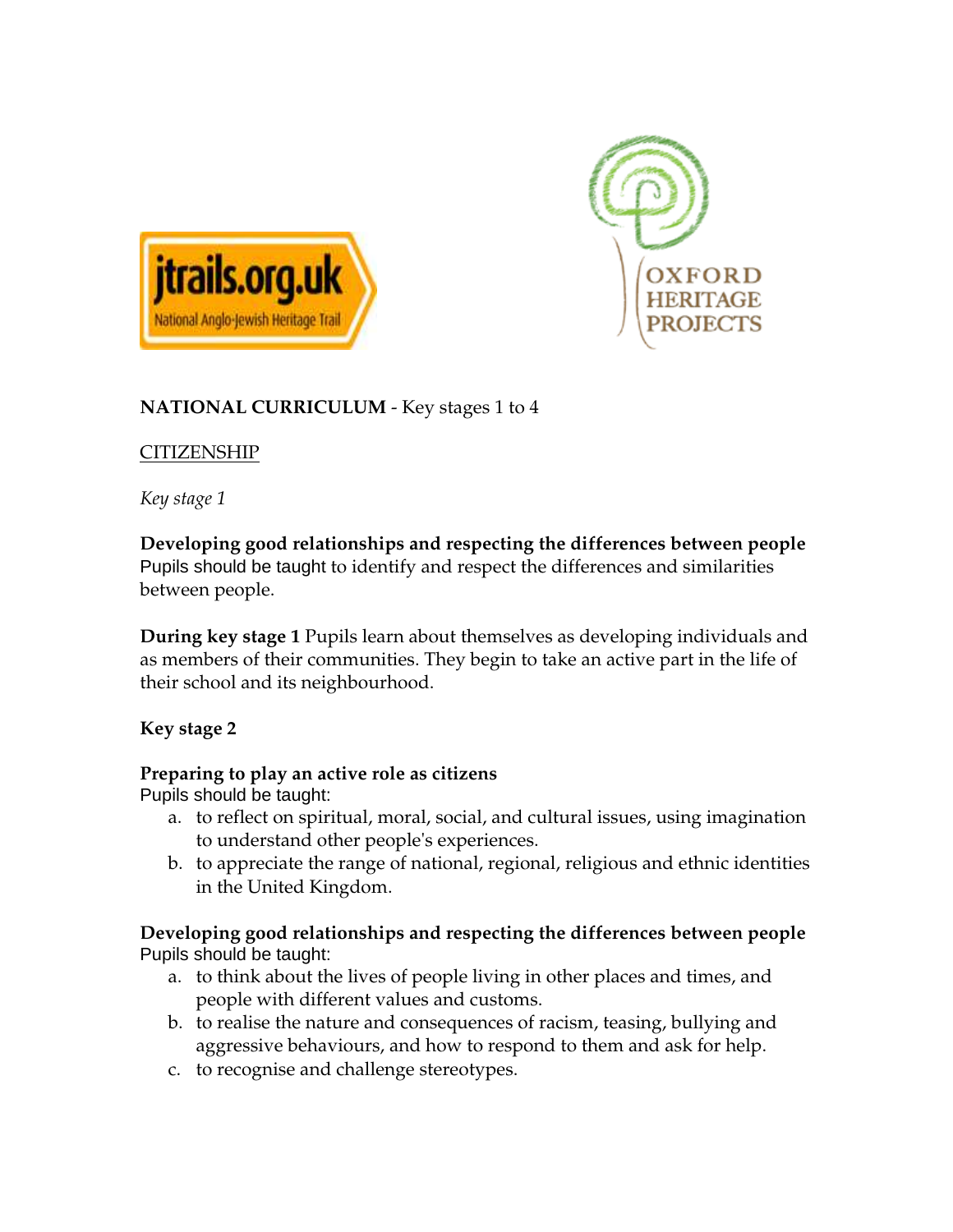d. that differences and similarities between people arise from a number of factors, including cultural, ethnic, racial and religious diversity, gender and disability.

#### **During the key stage, pupils should be taught the Knowledge, skills and understanding through opportunities to:**

- a. meet and talk with people [for example, people who work in the school and the neighbourhood, such as religious leaders, community police officers].
- b. consider social and moral dilemmas that they come across in life [for example, encouraging respect and understanding between different races and dealing with harassment].

**During key stage 2** pupils learn about themselves as growing and changing individuals with their own experiences and ideas, and as members of their communities. They learn about the wider world and the interdependence of communities within it. They learn how to take part more fully in school and community activities.

# **Key stage 3**

**Knowledge and understanding about becoming informed citizens** Pupils should be taught about the diversity of national, regional, religious and ethnic identities in the United Kingdom and the need for mutual respect and understanding.

### **Developing skills of participation and responsible action**

Pupils should be taught to use their imagination to consider other people's experiences and be able to think about, express and explain views that are not their own.

**During key stage 3** pupils study, reflect upon and discuss topical political, spiritual, moral, social and cultural issues, problems and events. They learn to identify the role of the legal, political, religious, social and economic institutions and systems that influence their lives and communities. They continue to be actively involved in the life of their school, neighbourhood and wider communities and learn to become more effective in public life. They learn about fairness, social justice, respect for democracy and diversity at school, local, national and global level, and through taking part responsibly in community activities.

# **Key stage 4**